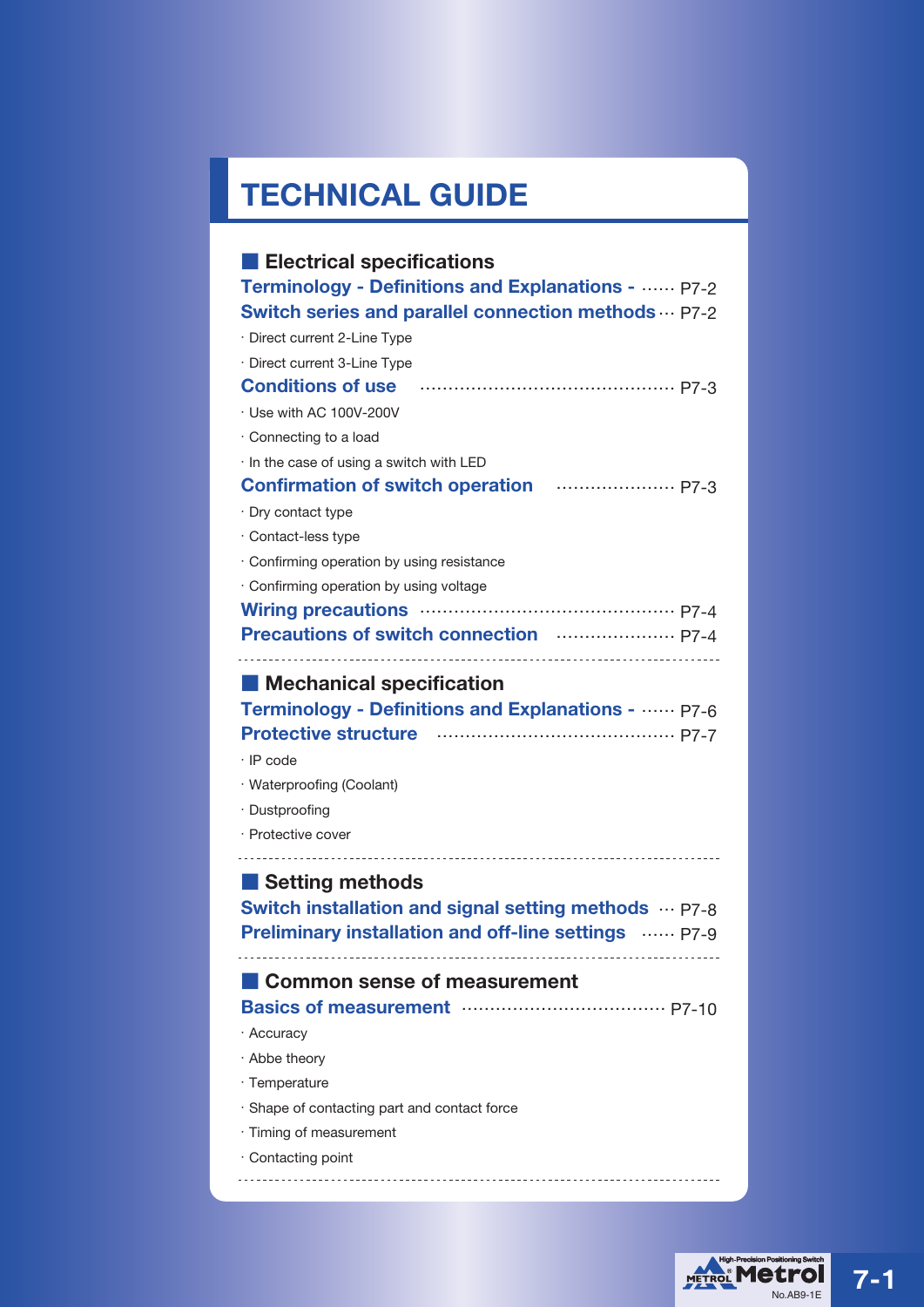# ■**Electrical specifications Terminology - Definitions and Explanations -**

# **Output mode**

**This refers to the type of signal output from switching part. There are two types of signals as indicated below.** (1) Normally open NO

(2) Normally close NC

# **How to select**

#### **Characteristics of normally open (NO) type**

- All types have pretravel (the distance it needs to be pressed to output the signals), and in the case of dry contact types, there is no occurrence of chattering since the switching part is normally open.
- NPN open collector output types can be easily connected to programmable controllers (PLC), sequencers and CNC.

#### **Characteristics of normally close (NC) type**

- Types with and without pretravel are available. In case of dry contact types, since the switching part is normally closed, chattering may occur due to vibrations (mainly in cases of low contact force).
- Normally close circuits are failsafe (any input errors are notified immediately). The use of this interlock system makes it possible to diagnose malfunctions such as cable disconnections and signal transmission problems.

### **Inversion (Level Conversion) method: NO**→**NC**,**NC**→**NO Electrical:**

・By connecting an I/F unit to either the NO type or NC type, the output of the I/F unit can be inverted (NO→NC, NC→NO). NC types converted from an NO type by an I/F unit are no longer failsafe.

### **Mechanical:**

- Inversion is possible depending on the installation method.
- ・By initially pushing in the free position.

・Inverted by means of a lever.

### **Open collector**

The output terminal of this transistor circuit is the collector of the transistor (see diagram below).

### **NPN transistor output (Open collector)**

Since circuits using an NPN transistor absorb the load current (in the manner of a sink), the load is connected between a power supply having a potential higher than ground and the collector.



・ NPN transistors are commonly used transistor. Connections can be directly made to a programmable controller or

counter. These are popular in Japan and the US in the form that absorbs current (sink type).

### **Types of loads**

### **Resistance loads (Expressed in the output rating)**

- ・These mainly refer to loads in the form of resistors.
- ・ These loads make it difficult for large current to flow when the circuit is switched on and off, and the current that flows to the circuit can essentially be calculated using the following equation: Current value = voltage value  $\div$  resistance value

# **PNP transistor output (Open collector)**

Since circuits using a PNP transistor discharge the load current (in the manner of a source), the load is connected between the circuit ground and the collector.



・These are incorporated primarily in devices exported to overseas destinations such as Europe. ・These are in the form that discharges current (source type).

### **Inductive loads**

・ These primarily refer to relay coils, motors and solenoids. ・ Load can be used only when the driving current of these loads is within the switch contact rating. When the switch is turned off, counter electromotive force is generated and will require a diode or surge absorbing element to be connected in parallel to absorb this.

Œ  $\frac{[Load]}{]}$ <sub>Vcc</sub>

e.g.) Relay driven (Use a relay of which driving coil current 15mA or less)

# ■**Switch series and parallel connection methods**

## **Direct current 2-line type**





Parallel connection (OR)



#### **Wiring precautions:**

When the connected switch is on, the load voltage VRL is defined as VRL =  $\vec{V}$ cc-n x 3 (V), caution is required with respect to defective load operation.

Vcc: Power supply voltage 24V (max) n: No. of switches 3(V): Switch drive voltage

V: Vcc-VRL

When the connected switch is off, the leakage current IRC flowing to the load is defined as  $\text{IRC} = \text{n} \times \text{0.8}$  (mA), caution is required with respect to defective load return.

There is no limit in the number that can be connected in the case of contact switch (no LED or built-in interface unit)

# **Direct current 3-line type**

Series connection (AND)



Parallel connection (OR)



#### **Wiring precautions:**

The number of connected switches must be within the range that satisfies the following relationship:

IL + (n-1)  $Xi \leq$  Upper limit of switch control output\* 10mA (max) in case of non-contact switches.

In case of using an AND/OR connection. since there may be cases in which this type of connection cannot be used due to erroneous signals or leakage current. please confirm the absence of such problems before using.

METROL **7-2** No.AB9-1E

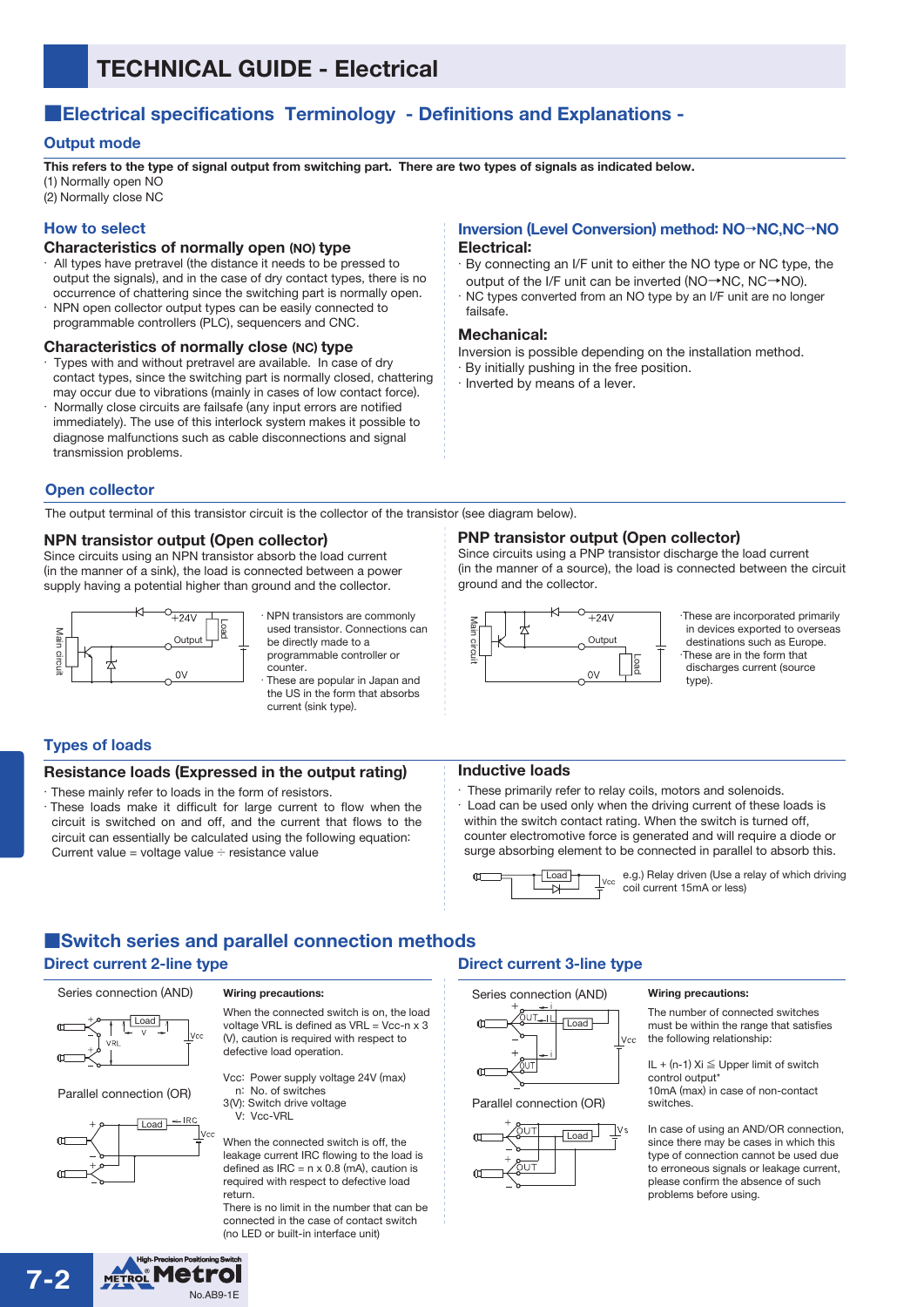# **TECHNICAL GUIDE - Electrical**

# ■**Conditions of use**

## **Please use dry contact types at a voltage and current within the contact rating.**

### **Use with AC 100V-200V**

・These switches cannot be directly controlled with AC 100-200V. ・Please refer the diagrams below in the case of desiring to operate a solenoid valve or AC 100V relay with the switch signal in the absence of a DC power supply within the device.



### **Use with micro load**

Use the switch within the range of DC 24 V, 0.2 mA to 10 mA (max.)

# ■**Confirmation of switch operation**

### **Dry contact type**

- ・Connect the switch in the manner shown in the diagram below.
- ・Limit the LED forward current to about 10mA by inserting a resistor.  $\cdot$  Resistance value = (power supply voltage - LED forward voltage)  $\div$
- current = (24-2) ÷ 0.01 = 2KΩ The LED forward voltage is about 2V. ・The resistor may be installed on the DC 24V or 0V side.
- ・The LED glows when the circuit is closed. Switch operation is normal. ・In case of using a sequencer, a resistor is not required if the outflow current of the sequencer is about 7mA.
- Operation might not be properly confirmed using a digital test (multi-meter)



### **Confirming operation by using resistance**

- ・Set the tester to a resistance range of x 10, and connect the minus lead of the tester to the switch output (brown), and connect the plus lead of the tester to the switch 0V (blue).
- ・The deflection of the tester needle indicates around 0W when the switch plunger is pushed in and roughly infinity ( $\bullet$ ) when switch tip is returned.
- ・ For switches with LED, note that the tester may not swing.

### **Effect on accuracy due to electrical delay**

・If there is a difference in the sampling times of the switch signal and positioning data, large variations occur in repetitive accuracy when the measuring speed is increased.

#### **Connecting to a load**

- Do not attempt to drive an inductive load directly with these switches. Direct driving can damage the switching parts and semiconductors of the internal circuitry.
- In case of driving an inductive load, connect a surge absorber in parallel with the load, and connect an external load such as a relay or transistor allowing an adequate flow of current for load driving.

### **In case of using a switch with LED**

The LED can be damaged if the switch is connected directly to the power supply (DC 24V). In case of using a sequencer, a resistor is not required if the outflow current of the sequencer is about 7mA.



### **Non-contact type**

- Connect the switch in the manner shown in the diagram below.
- Please note that output circuit will be damaged by over current, when switch output under NPN output form is directly connected to +24V or when switch output under PNP output form is directly connected to 0V.
- Please insert resistor with resistance around 3kΩ so that a current of about 10mA will flow
- (1) between +24V and output in case of NPN output type,
- (2) between 0V and output in case of PNP output type, in the output circuit. ・In case of using a sequencer, a resistor is not required when the
- outflow current of the sequencer is about 7mA.

#### **NPN Output**



#### **PNP Output**



## **Confirming operation by using voltage**

- Set the tester to a voltage range of 50V and measure the voltage between the switch output (black) and 0V (blue).
- For NPN output type, when the tip of the switch is pressed,
- the indicator of the tester changes from 24V down close to 0V. For PNP output type, when the tip of the switch is pressed,
- the indicator of the tester changes from 0V up close to 24V.

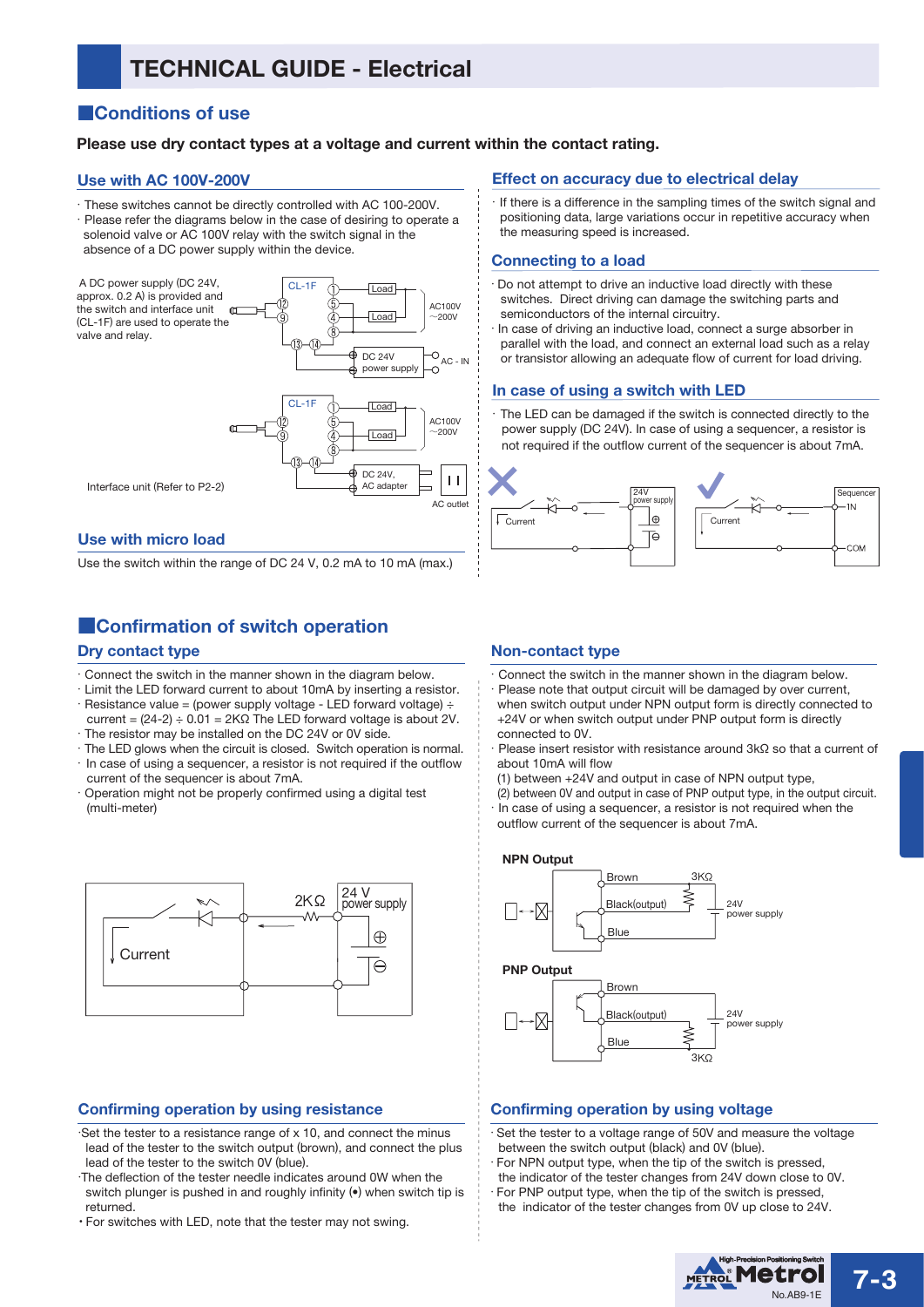# **TECHNICAL GUIDE - Electrical**

# ■**Wiring precautions**

### **Cables**

- ・ Do not subject cabtyre cables or core wire cables to excessive pulling or twisting of 30N or more. The bending radius should be at least R7. (Except for heat resistance cable)
- ・ In case of attaching an extension to cables of these switches, since there is greater susceptibility to increased residual voltage, waveform distortion and induction due to the effects of wire resistance and inter-wire capacitance, try to use

the shortest length possible. Furthermore, please use a cabtyre cable having a cross-sectional area of 0.3mm<sup>2</sup> or more.

Since operating errors may occur due to induction when high-voltage lines or power lines are wired within the same conduit or duct as switch wires, wire them in separate ducts.

Cabtyre cables are used as robot cables without any safety compromise since the working voltage and current are low, though cabtyre cables are not applicable to UL, CSA, En or other safety standards.

Use a molding when waterproofing is required so that there are no exposed portions of the terminals.

Please use a wire braid or protective tube in harsh environments where cuttings may be generated.

# ■**Precautions for switch connection**

# **Always make sure to turn off the power before installing or removing switches. This is to prevent damage to the device caused by improper wiring or short-circuits of output lines.**

Application of an excessive voltage or application of an alternating current power supply (AC 24 V or higher) to sensors using a direct current power supply has the risk of damaging the switch.



Either ground the switch with a switching power supply in close proximity to the switch or ground through a capacitor (approx. 0.1-0.47 µF) for the purpose of lowering the impedance of the frame in order to increase the resistance to entrance of induction noise by servo drivers or similar devices.



Alternatively, attach a ferrite core to the switch cable.



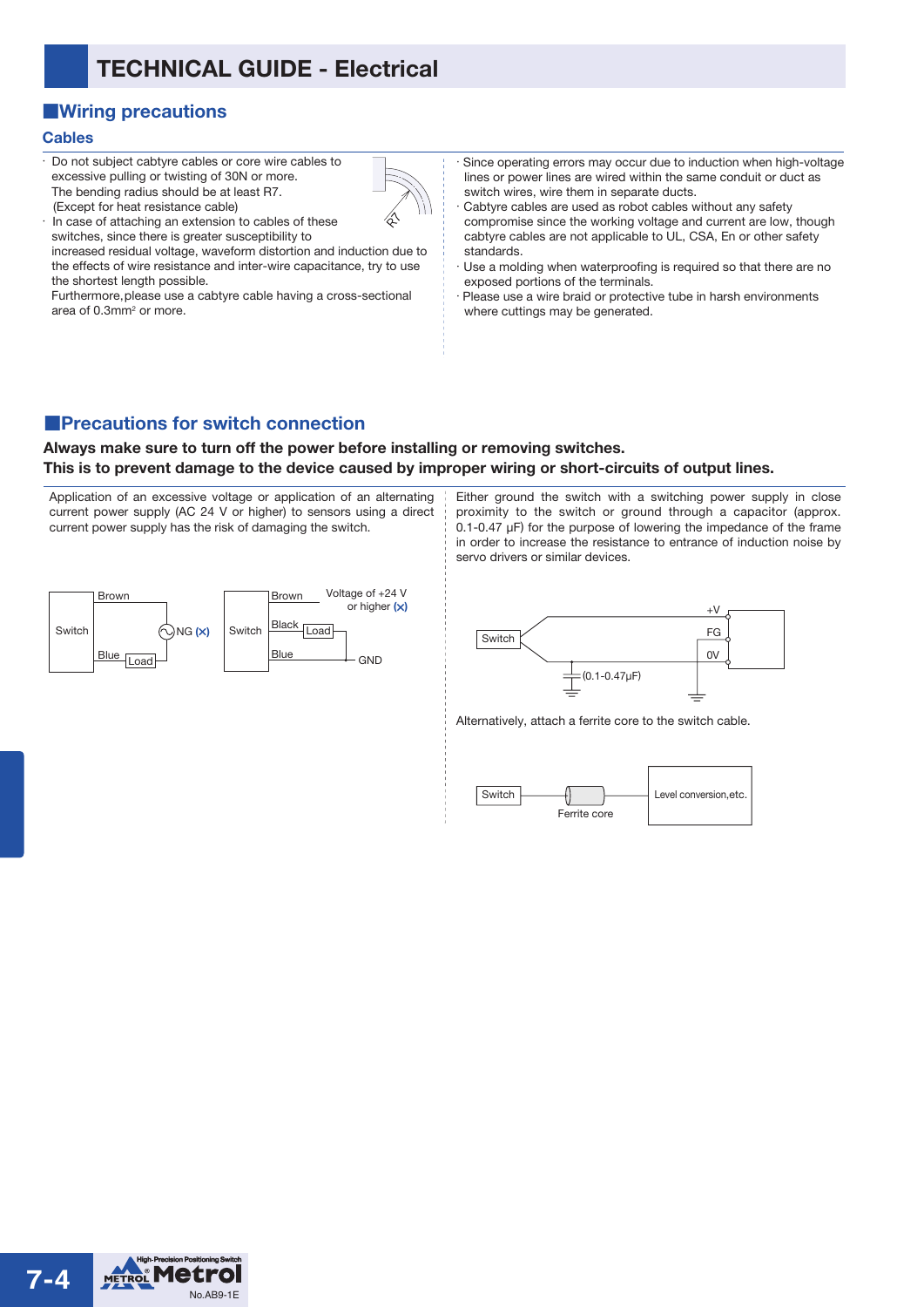

------------------------------------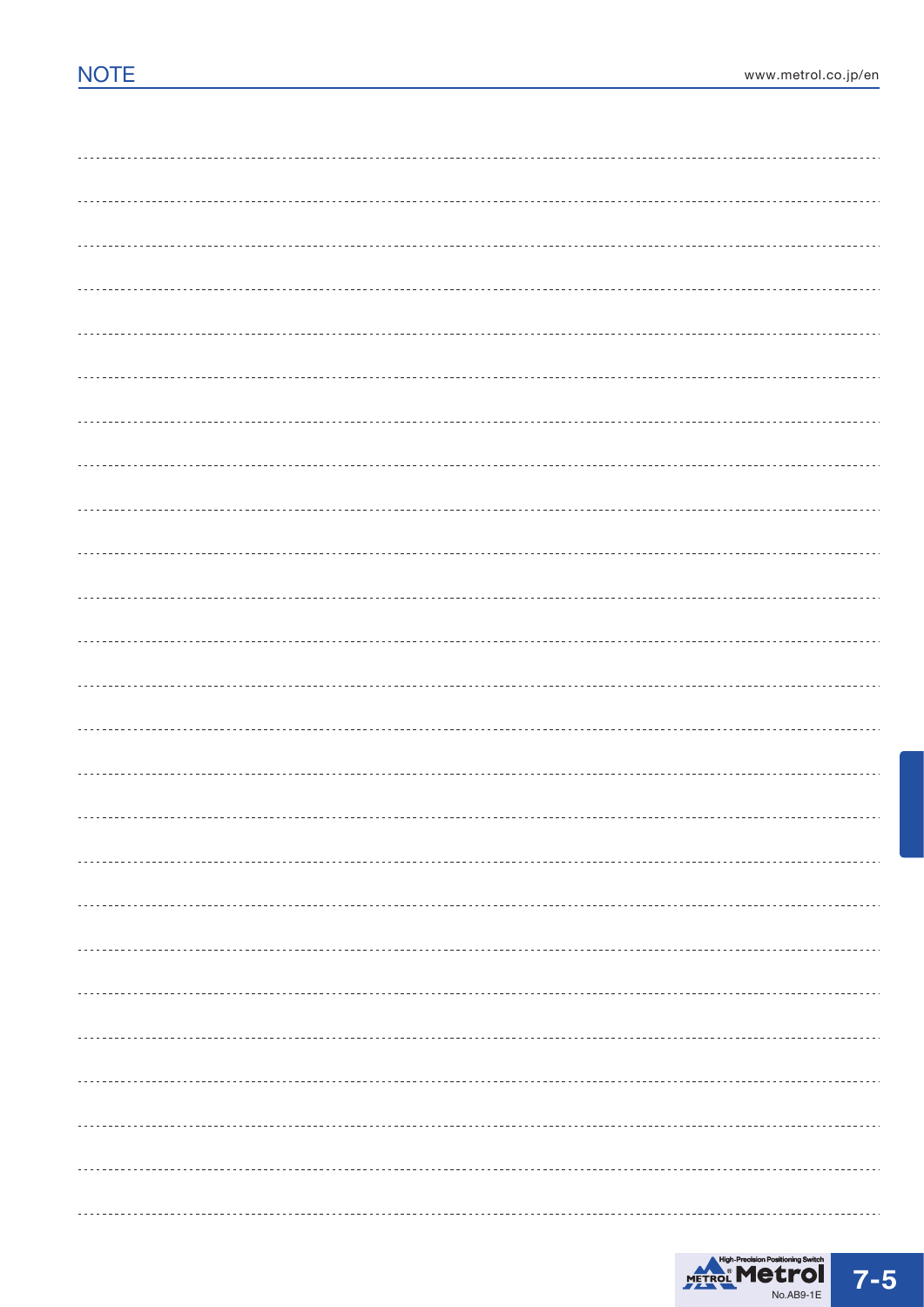# ■**Mechanical specification Terminology - Definitions and Explanations -**

# **Signal point (Operating point)**

### **Position Where a Signal is generated**

- ・ Although this is normally indicated with pretravel, it may also be expressed as the distance from the stopper surface in case of stopper bolt switches.
- Since it is easier to make a judgment on the signal point based on the contacting part position and this does not vary according to the conditions of use or type of contact used, position and accuracy can be clearly indicated.

Workpiece

Position where signal is output

Pretravel (Distance up to signal point)

# **Pretravel PT (Distance up to signal point)**

#### **Amount of plunger movement from free position to signal point**

- ・ In the following explanation, amount refers to a distance or angle (units, mm or degrees).
- There is always pretravel in case of normally open (NO) switches.
- ・Pretravel is nearly 0 in case of normally closed (NC) switches.
- ・In addition, there is pretravel even in normally closed (NC) switches in case of having an intermediate shaft. Pretravel is normally about 0.2 to 0.4mm.

# **Overtravel OT (Movement after signal point)**

#### **Amount of movement from signal point to operating limit position**

- ・ The greater the amount of overtravel, the less chance of colliding and causing a malfunction. This can be made large for all contact type switches.
- When using the switch the plunger is normally pressed and released in operation, OT becomes PT and normally open output mode is converted to normally close.

# **Stroke TT (Overall movement : Total travel)**

#### **Amount of movement by the contacting part from free position to operating limit position**

・This is the sum of pretravel and overtravel

**Stroke** Workpiece Range of contacting part movement

# **Contact force**

#### **Amount of force required for the contacting part to move from free position to signal point (Units : N)**

- In case of contact switches with dry contact for switching part, the contact force is the sum of the spring force required to make the moving parts to reliably return and the spring force required for the dry contacts to make a stable connection. The contact force is normally about 1N.
- Furthermore, contact force may be indicated in terms of return force. This is for prevention of defective return of the plunger.
- And the frictional force of the shaft is subtracted from the spring force. ・ In case of non-contact types, since the switching parts do not require contact force to operate, it can be reduced to about 0.1N.
- In lever types, the contact force is reduced due to the lever ratio.
- Since contact force may vary depending on the orientation at the time of use in cases in which the moving parts are heavy, check the return contact force under the conditions of use (particularly in case replaceable contacting parts have been fabricated by the user).
- In addition, pay attention to bracket rigidity in case of types having a large contact force.



# **Movement differential MD**

#### **Amount of movement until signal is inverted after returning from signal point**

This region is an undetected area. METROL contact switches with dry contact for switching part don't have movement differential. Movement differential occurs for any types of electrical switches, including limit switches, micro switches, proximity sensors and optical sensors.

Since the signal is not inverted unless the contacting surface returns by greater than the amount of the movement differential in case of using in such a manner that the contacting surface returns immediately after operating, thickness less than the movement differential as shown in the diagram cannot be discriminated.

Therefore pretravel greater than or equal to the movement differential is required in case of non-contact devices.



**Note : Hysteresis (Return Difference)**

#### **This refers to a difference in the operating point when the contacting part has returned after being pushed beyond the operating position.**

In addition to the switch itself, the amount of deflection of a retaining portion (support column) may be added due to the contact force. Hysteresis does not result in error if signals operating from the same direction at all times are obtained.

Please pay attention that it is different from hysteresis.

# **Repetitive accuracy**

**The detected object is pressed from the vertical direction towards the contacting part of the switch. The difference between the maximum value and minimum value obtained from the variation in the signal point (dimensions) when pushed in 20 times or more is represented with the range (R) (defined by METROL).**

- $\cdot$  The limit of reliability is  $\pm \mathbf{R}$
- ・ In case of automatic measurement, judgments are typically made on the basis of a single measurement.

However, values cannot be clearly indicated with average values and standard deviation alone (the  $\sigma$  value is displayed lower than the actual value). The use of **R** is the strictest means of representing accuracy.



## **Temperature drift (Temperature characteristics)**

#### **This indicates the amount of fluctuation in the operating position caused by fluctuations in parameters of an electronic component corresponding to a change in the working temperature.**

- It represents the maximum fluctuation in the operating distance over a temperature range of 10 to 40°C.
- Temperature drift occurs due to fluctuations in the switching part of electronic components caused by changes in temperature, and occurs in non-contact switches.
- Furthermore, it is necessary to additionally take physical thermal expansion of the attachment into consideration .

# **Contacting part**

### **This refers to the portion of the switch that contacts a detected object.**

Contacting part is also referred to as a probe.

METROL Metrol **7-6** No.AB9-1E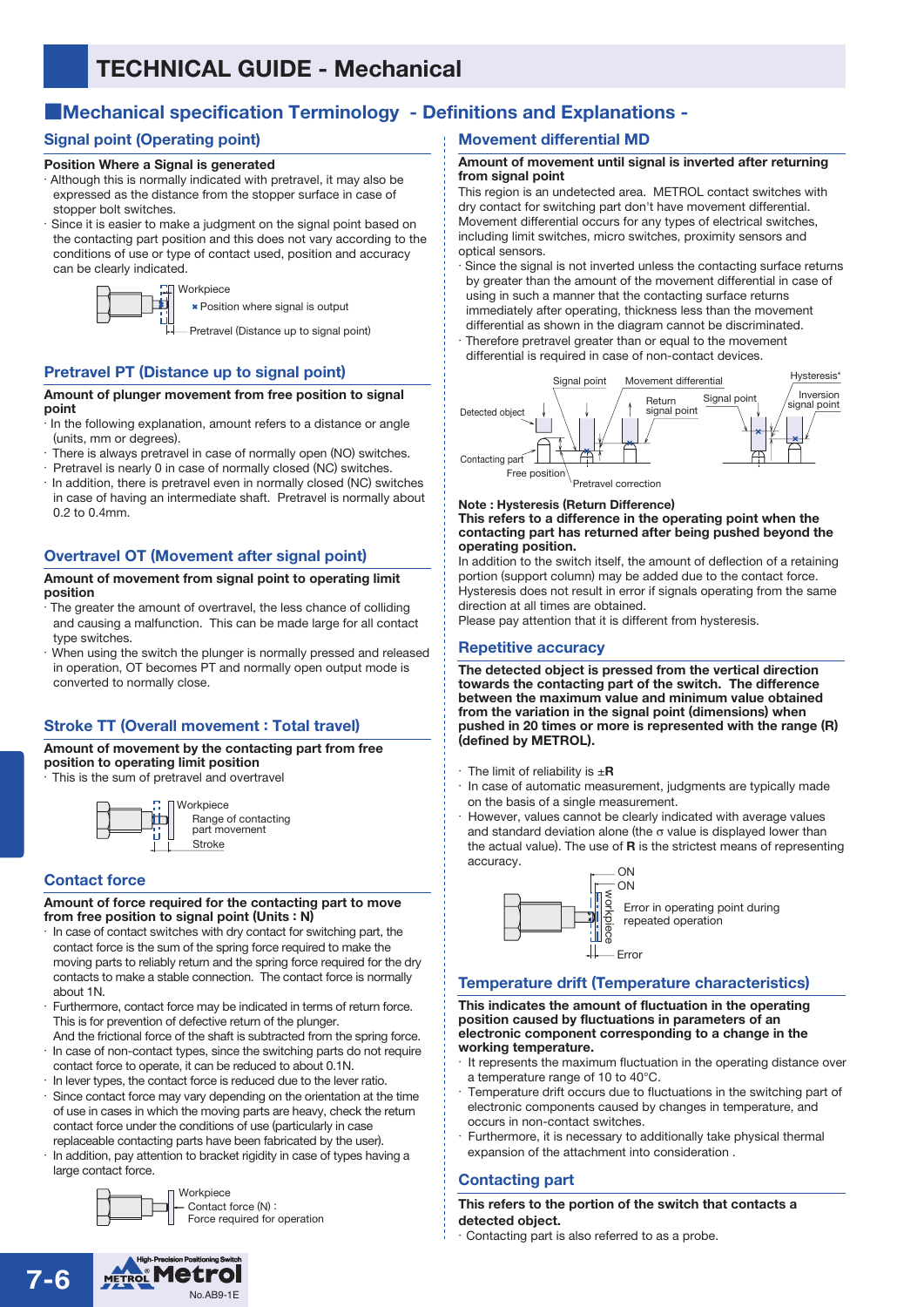# ■**Protective structure**

## **IP Code**

**Protective structure refers to the level of dust resistance and moisture resistance. All products in this catalog are indicated with characteristic numbers in the form of an IP code based on IEC 529:1989 (Degrees of Protection Provided by Enclosures). IP 6 7**

#### ( **I**nternational **P**rotection )

First characteristic number (0-6) : Penetration of extraneous solid objects. Second characteristic number (0-8) : Penetration of moisture accompanying detrimental effects.

| <b>Number</b>  | Intrusion of Extraneous Solid Objects                                            | Intrusion of Moisture Accompanying Detrimental Effects                                                                                                               |
|----------------|----------------------------------------------------------------------------------|----------------------------------------------------------------------------------------------------------------------------------------------------------------------|
| $\Omega$       | Unprotected                                                                      | Unprotected                                                                                                                                                          |
|                | Protected against extraneous solid objects<br>50mm or more in diameter           | Protected against vertically dripping water                                                                                                                          |
| $\overline{2}$ | Protected against extraneous solid objects<br>12.5mm or more in diameter         | Protected against dripping water at an angle of within 15 degrees of vertical                                                                                        |
| 3              | Protected against extraneous solid objects<br>2.5mm or more in diameter          | Protected against spraying water                                                                                                                                     |
| 4              | Protected against extraneous solid objects<br>1.0mm or more in diameter          | Protected against splashing water                                                                                                                                    |
| 5              | Dustproof: No intrusion of an amount of dust<br>that impairs enclosure operation | Protected against pressurized water from any direction                                                                                                               |
| 6              | Dust-resistant: No intrusion of dust                                             | Protected against jetted pressurized water from any direction (high pressure)                                                                                        |
| 7              |                                                                                  | No intrusion of water in an amount that causes detrimental effects even with respect<br>to temporary penetration                                                     |
| 8              |                                                                                  | No intrusion of water in an amount that causes detrimental effects when continuously<br>immersed in water under strict conditions determined by relevant authorities |

# **Waterproofing (Coolant)**

**The water-resistant performance of this standard refers to water. However, the following measures are adopted since coolant and cutting oil are commonly used for machine tools.**

- ・ Rubber materials used in some products (boots, O-rings) provide protection against water-soluble coolants and alkaline liquids.
- ・ When covering of cables are broken, liquids penetrates into the cable due to the capillarity action, causing short circuits and contact failure. Attach protective blades for cables when cables might be damaged due to chips. (Refer to P2-10.)
- Install rubber boot and O-rings after disassembly so that sealing can be kept. Whenever they are damaged, replace them by a new one. Apply seal locking agent to the screw threads.
- ・When there is a risk of damage to the cable by cuttings and so on, please attach a protective braid to the cable. (Refer to P.2-6)
- Please make sure that the sealing properties of rubber boots and O-rings are maintained when assembling disassembled rubber boots and O-rings. Replace any boots or O-rings if they have been damaged. Apply a sealing thread-lock to all threads.
- When making a connection to extend the cable, use a molding so that there are no exposed portions when the end of the cable is connected to a terminal.
- ・ Please note that adhesive and sealants may be eroded by coolant.

# **Dustproofing**

**Air blowing is effective for removing dust, cuttings or coolant adhered to the contacting surface depending on the type of adhered debris. However, the following measures are required for highly viscous substances that can not be removed by blowing with air.**

- ・ Provide boot protectors (option) if the rubber boot might be damaged due to chips
- Provide automatic opening and closing covers (especially when operating without operators).
- ・ If a protective cover is still insufficient, provide a separate protector against chips.
- Provide a separate cover if high pressure coolants or water stream hit the contact or boot protector.

# **Protective cover**

**Protective cover are for preventing damage to rubber boots and impairment of water-resistance or dustproofing caused by metal fragments and other cutting.**

### **Please select the shape of the rubber boot protective covering while considering the favtors indicated below.**

- ・Choose the shape of protective covers (U type, U2 type, and D type) in consideration of mounting direction, the direction of coolant or air blower, and the gap.
- When there is no risk of damage to the rubber boots as in the case of plastic or wood cutting of grindings, it may be better to rinse off such debris with coolant or blow it off with blowing air, without attaching a protective cover.
- ・An extra cover is recommended to avoid direct hit by high-pressure coolant or heavy cuttings.

#### **U type** (Upward type) **U2 type** (Upward type)



### **D type** (Downward type)



・In the case of using a boot protective cover when installed horizontally (see diagram at right), provide a cover and so on so that cuttings to not accumulate in the switch body.

No Gap



**7-7**

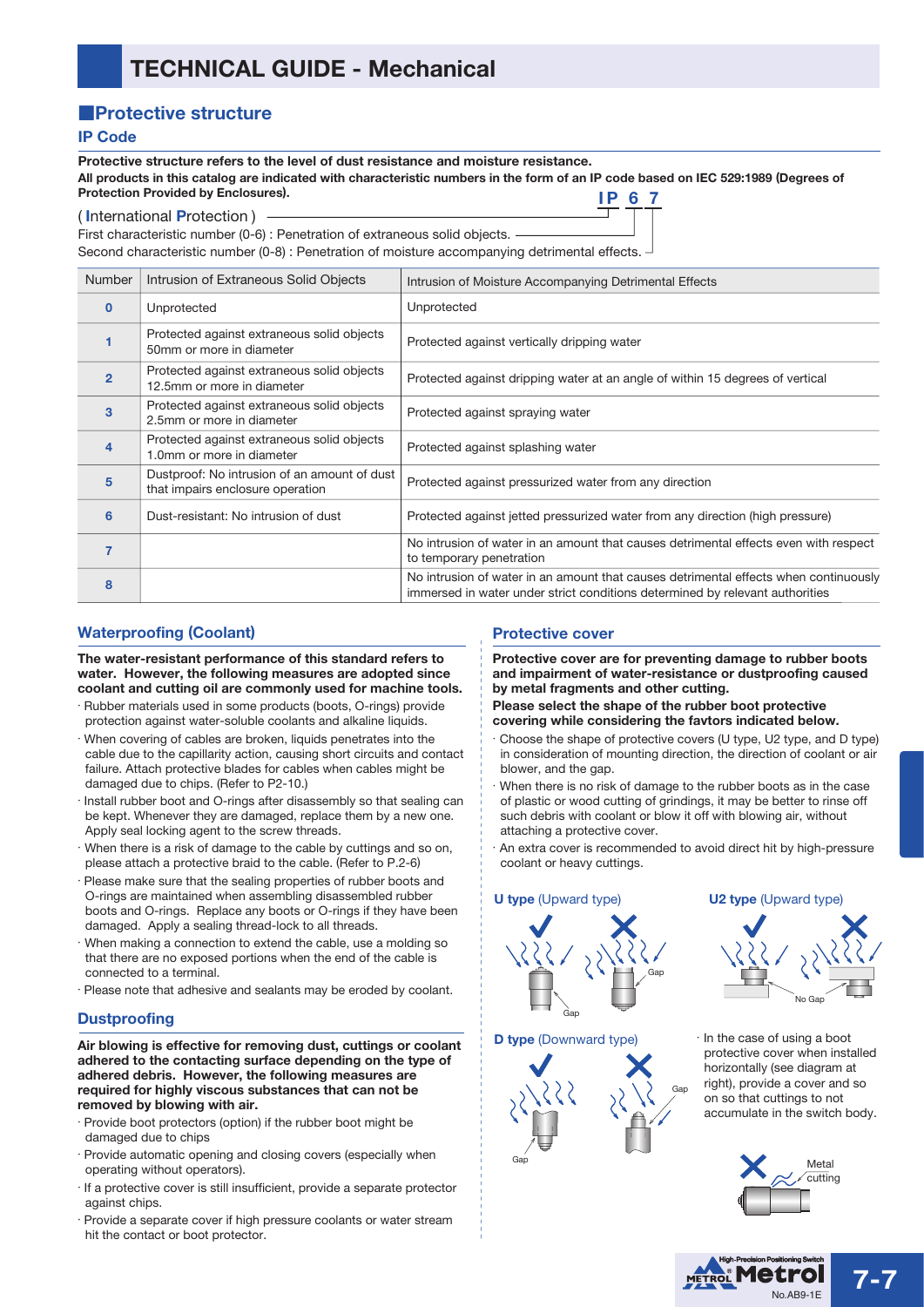# **TECHNICAL GUIDE - Setting methods**

# ■**Switch installation and signal setting methods**

## **The methods used to install switches and set the signal operating points vary depending on the purpose in which the switch is to be used.**

### **1. Classification according to purpose**

**1) Setting the signal point as the origin or reference point.** There is no particular need to set an operating point if the signal output at the position where the contact switch is to be installed, is the origin or reference point.

The following points are selecting factors of the contact switches. ・High repetitive accuracy

- ・No influence by external environment (e.g. Drifts caused by power supply voltage, temperature, intensity of light, magnetic field, etc.)
- Small movement differential and hysteresis
- No restriction on the materials and shapes of detected objects.

As the switches with an amplifier magnify not only the accuracy but also the fluctuation and drifts, there are the cases where these switches are not suitable for use in such a harsh environment.

#### **2) Applications involving making a judgment of pass or failure using a defined position or dimension as a limiting criterion.**

These applications require heightened setting accuracy of signal points. Generally, the following 2 types of setting errors are known.

- ・**Type 1 Errors**
- misjudging good products as defective ones.
- ・**Type 2 Errors**
- misjudging defective products as good ones.

Trying not to commit the type 2 errors is important since the setting errors of the signal point, to some extent, are unavoidable. When the application only needs existence detection and doesn't require high position accuracy, there still is the same idea applying to the settings of pass/ fail border.

# **2. Important factors regarding installation methods and signal setting methods when accuracy is required**

#### **1) Ease of making fine adjustments**

・The direction of adjustment of the switch body should be coaxial. ・In case of split clamping, there should be no engagement or screw rattle in the semi-clamped state, and movement should be smooth.

#### **2) No occurrence of position shifting when locked**

The locking position should be near the core.

There should be no application of thrust in the axial direction during locking.

**3) Adopting preliminary installation and off-line settings (Refer to P7-9)**

# **3. Installation using a switch bracket and adjusting signal operating point**

| Installation and setting using a switch bracket                                                                                      |                                                                                        | Signal setting methods and characteristics                                                                                                                                                                                                      | Switch fixing methods                                                                                                                                                                                |
|--------------------------------------------------------------------------------------------------------------------------------------|----------------------------------------------------------------------------------------|-------------------------------------------------------------------------------------------------------------------------------------------------------------------------------------------------------------------------------------------------|------------------------------------------------------------------------------------------------------------------------------------------------------------------------------------------------------|
| A<br>Switch outline: Threaded<br>Bracket: Large clearance<br>(straight hole)                                                         | <b>Bracket</b><br>٧ut                                                                  | • Alternatively tighten the 2 nuts and set and fix the<br>switch<br>. Not suitable for accurate positioning.<br>· Suitable for existence detection                                                                                              | The switch is locked in. Position<br>shifting occurs during setting.<br>Note that the rigidity of<br>commercially produced brackets.                                                                 |
| B<br>Switch outline: Threaded<br>Bracket: Tapped                                                                                     | <b>Bracket</b><br>Nut                                                                  | · Screw in and out the switch for position setting.<br>• Accurate position setting is available<br>(Fine thread is recommended)<br>. Do not twist the cables                                                                                    | The switch is locked in position<br>with 1 or 2 nuts.<br>Position shifting may occur<br>during setting.                                                                                              |
| $\mathsf{C}$<br>Switch outline: Non-threaded (h7)<br>Bracket: Small clearance (H7)                                                   | Set screw                                                                              | . Set the position of the switch by fingers.<br>• Accurate position setting is available<br>Fixing attachment                                                                                                                                   | There is limitation for tightening<br>strength.Malfunction may occur<br>due to excessive force applied to<br>the fastening part. When<br>using a frame, there is less<br>possibility of deformation. |
| D<br>Switch outline: Non-threaded (h7)<br>Bracket: Small clearance (H7)<br>Split clamping                                            |                                                                                        | · Setting the position in the semi-clamped state.<br>· Most accurate setting is available.                                                                                                                                                      | No occurrence of position<br>shifting when fastening the<br>switch.                                                                                                                                  |
| Е<br>Setting by the adjustable<br>contacting part<br>(Refer to P2-7)                                                                 | Adjustable contacting part<br>(threaded)<br>Detected<br>⇔<br>object<br>Fine adjustment | • No need for position setting.<br>Suitable to inline adjustment.<br>• Combinations with A-F are available.<br>1) Turn the threaded contacting part or anvil up to<br>the signal point.                                                         | The switch is locked in the<br>position with the nut.                                                                                                                                                |
| F<br>Setting by the anvil of detected<br>objects such as moving tables.<br>(Not available when the detected<br>object is workpiece.) | Lock nut<br>Anvil<br>Sensor<br>Detected<br>object<br>Adjusting screw                   | 2) Make a half-turn backward and fix it by the nut.<br>3) Next, slightly loosen the nut and then fasten in<br>the signal output position by turning the anvil<br>when there is no play in the screw. Lock in<br>position by tightening the nut. |                                                                                                                                                                                                      |

METROL METROL **7-8** No.AB9-1E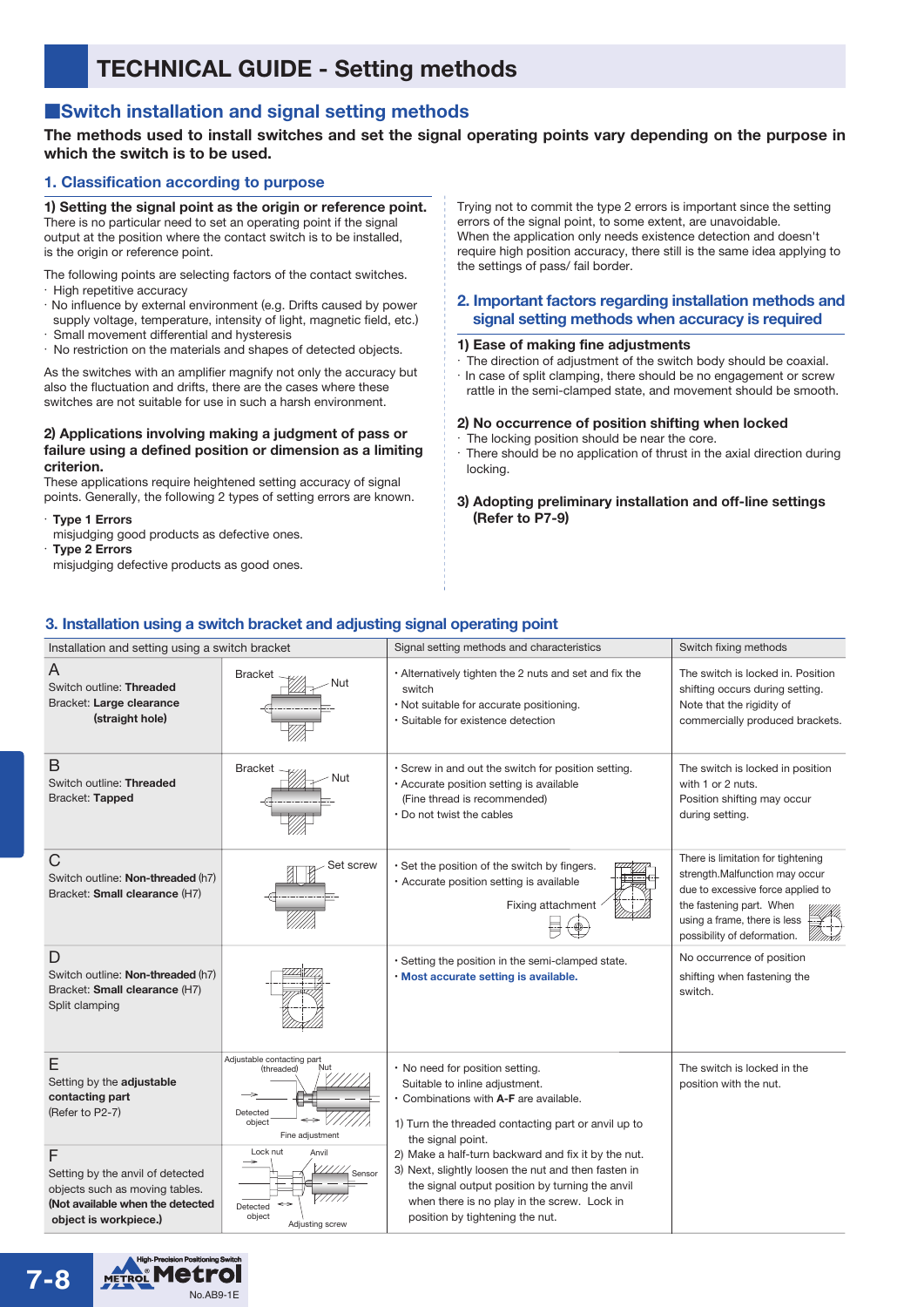# **TECHNICAL GUIDE - Setting methods**

# ■**Benefit of preliminary installation and offline settings**

- **1. Accuracy improvement of signal point** (signal setting by using dial gauges or micrometers).
- **2. Save a great deal of time for setups and changeover of machines.** (Improvement in availability ratio of the machine and cut-down of maintenance time.)

**Installation reference surface**

required in such cases.

Weaken

(thickness of about 1 to 2mm) Varies according to material and width

- **3. Reduction of on-line setups, adjustment, and assembly.**
- **4. Cut down the Mean Time To Failure.** (MTTF)
- **5. As the repair work is simplified, skilled technician is not required.** (No visit to customers, Cut down on maintenance cost)

# ■**Preliminary installation and offline settings**

## **1. Preliminary installation and setting for 1-signal type switches**

- ・Preliminary adjustment of the signal point refers to installing the flange, bracket and other parts on the switch outside the machine and setting to the predetermined dimensions so as to eliminate or minimize adjustments within the machine.
- ・In case of contact switches, the signal is output at a fixed position from the switch body. Thus, if the installation reference surface is set in advance for the switch outside the machine, and the distance from the operating point is set to the predetermined dimensions indicated in the design, position adjustment is not required to be performed inside the machine.
- ・Unlike non-contact switches, contact switches are not affected by the surrounding environment, such as the material, shape or brightness of the detecting body or magnetic fields. (Refer to P7-8 for signal setting method)

### **In case of using the switch with a non-threaded switch case.**



### **In case of using the switch with a threaded switch case.**







Slit types of commercially available split clamping brackets are frequently produced for the purpose of powerfully tightening balls and so on, and caution is required since there are many that are not suitable for switch inching and adjustment. Additional machining is

> Cutout (additional machining of commercially available product)

 $\circledcirc$  Block gauge dimension =  $\circledcirc$  (measured value) -  $\circledcirc$  (drawing dimension)

# **2. Preliminary installation and setting for multi-signal type switches**

### **Compatible products CS-Touch Switch CSC (Refer to P4-21)**

- ・ This is effective in cases of a switch unit containing two or more internal switches.
- In such cases, The following two tasks are always required: (i) Setting the interval (tolerance) between points
- (ii) Adjusting the signal points within the machine with a master. ・ Although a small signal setting screw is provided for setting the
- signal points, there are cases in which this work may not be easy in machines having limited space.

First, preliminarily set the interval between signal points. Next, install the bracket on the switch unit according to the design dimensions. As a result, since these preparations eliminate all adjustment performed within the machine, corrections can also be made simply by inching the switch head for either one of signal points.

### **Preliminary installation and offline setting hardware**

This hardware using a microhead was made available for this preliminary installation and offline setting. The signal interval can be set in cases when not using a bracket.



The setting hardware is not provided.

**Please consult us if you like us to send you drawings for production.**

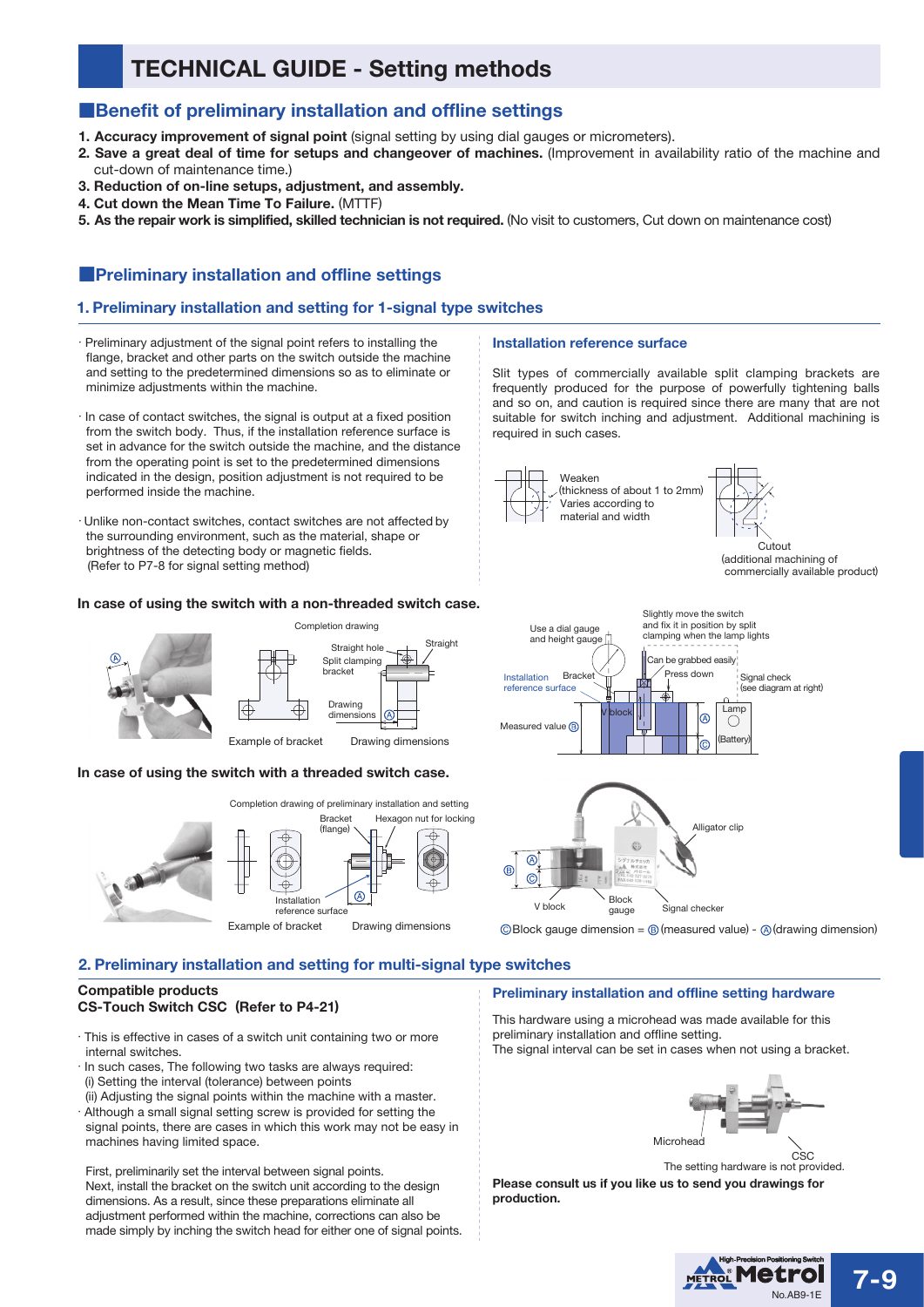# **TECHNICAL GUIDE Basics of mesurement**

# ■**Basics of measurement**

Accuracy consists of "Precision" and "Correctness".

The fluctuation range of numerical values obtained from multiple

Generally speaking, dimensional measuring instruments, having a built-in scale, not only convert values of displacement to electrical quantity or light intensity, but also amplify, calculate, and record the value. These instruments output signals as threshold values. The price for the instruments is relatively high because an amplifier is required.

On the other hand, METROL contact switches don't require the built-in scale, and output accurate signals as limit values from a built-in switching part.

Except off-line use, there are the cases, mostly in machines, where general instruments are only required to output signals as limit values. In that case, METROL contact switches can show a great cost-effectiveness replacing those expensive instruments. Since the basic knowledge of measurement is required to make full use of METROL contact switches, refer to the following for your information.

## **1. Accuracy**



Correctness is high, but precision is low.

Both correctness and precision are low.

There is the practice of indicating **"Precision"** as "Average value", "Deviation value" or "Range" by taking operating point signals output from the measuring instruments such as digital micrometers or NC scales, etc. measuring displacement of detected objects



# **2. Abbe theory**

**A detected object and a standard scale need to be arranged on the same axis to heighten measurement accuracy.**  That is known as Abbe theory. Close to our hand for example, this theory applies to micrometers but doesn't apply to slide calipers.



When using a switch, offset touch, as shown below, is not recommended. This can also apply to fine position setting methods. Offset touch is subjected to rattle of sliding part, loss of perpendicularity, and deflection of the holder.

Consequently, the way in which the highest accuracy can be obtained by using cylindrical type switch is to locate the plunger of the switch on the same axis as the measuring direction and slide the switch on the same axis for precise position setting.

# **Fig.5**



In addition, accidentally applying sideways tightening force to the plunger may cause errors. (e.g.Split clamping, Set screws)